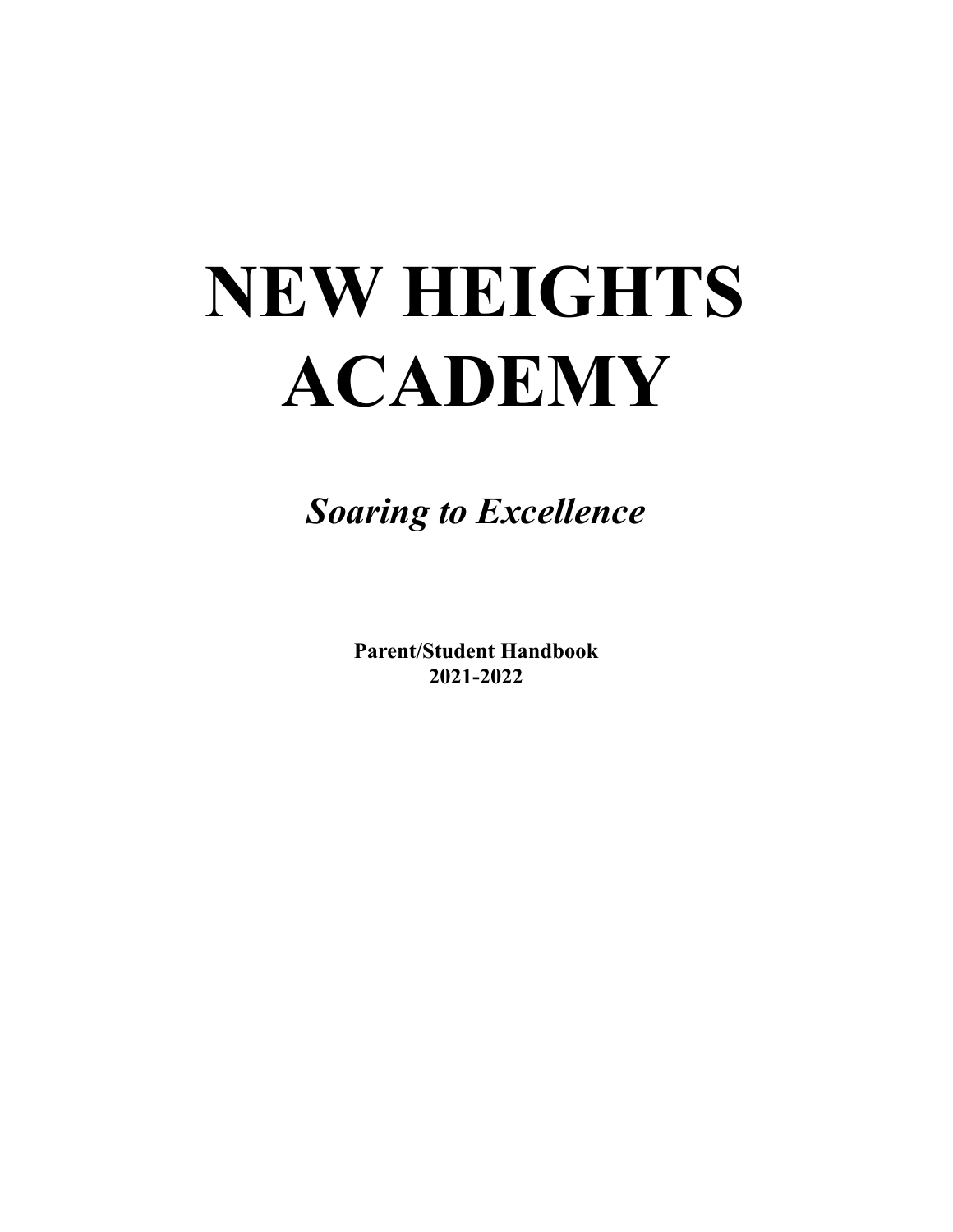#### **2021-2022 Parent/Student Handbook**

Welcome to New Heights Academy! We are thankful for the opportunity to provide a quality Christ-centered education for your child; whether enrolled in our school, before and after school programs or day camps.

With a blended enrollment of both typically developing and special needs students...

**IT IS OUR MISSION** to assess a child's individual social and emotional needs, and implement an action plan for success into their daily routine.

**IT IS OUR VISION** to prepare children, both socially and emotionally, to take the next step in their personal growth and academic achievement.

#### **IT IS OUR PHILOSOPHY**

- To create a **Supportive Environment** where every student will feel safe, included, respected, valued, and loved.
- To allow **Self Expression** where every student will have the freedom to express their feelings, thoughts or ideas.
- To provide a **Solid Education** where every student will be given full access to tools, resources, and experiences for academic and personal success.

The information contained in this handbook is designed to provide our parents, students, faculty, and staff the guidelines, expectations, and information necessary to function in harmony within our school. This handbook is not a complete listing of all policies and regulations of the school and the school administration reserves the right to modify or change policies if deemed necessary. New Heights Academy will notify its students, parents, faculty and staff if any substantial modifications or changes in policy occur.

#### **NONDISCRIMINATORY POLICY**

New Heights Academy admits students of any race, color, national, and ethnic origin to all the rights, privileges, programs, and activities generally accorded or made available to students in all our programs. It does not discriminate on the basis of race, color, national, and ethnic origin in administration of its educational policies, admissions policies, scholarship and loan programs, and athletic and other school-administered programs.

#### **ADMISSION REQUIREMENTS:**

- 1. **Registration Fee:** For each student enrolling or re-enrolling, a (non-refundable) Registration Fee of \$75.00 and a completed Student Enrollment Form must be submitted each calendar year before they can attend New Heights Academy.
- 2. **Birth Certificate**: All students must have a copy of their birth certificate on file in the school office before they can attend school.
- 3. **Immunizations**: All required immunizations must be completed before students can attend any of our programs. Please see your Physician for required immunizations.
- 4. **Health Exams:** All students enrolling in our Early Childhood classrooms or High School must have an updated record of a physical examination on file in the school office before they can attend school.
	- a. *Immunizations/Health Exam Exemption*: If parents have religious objections to vaccinations and/or health examinations, a Certificate of Religious Exemption Form for each student must be submitted to the school office before they can attend school. However, not following vaccination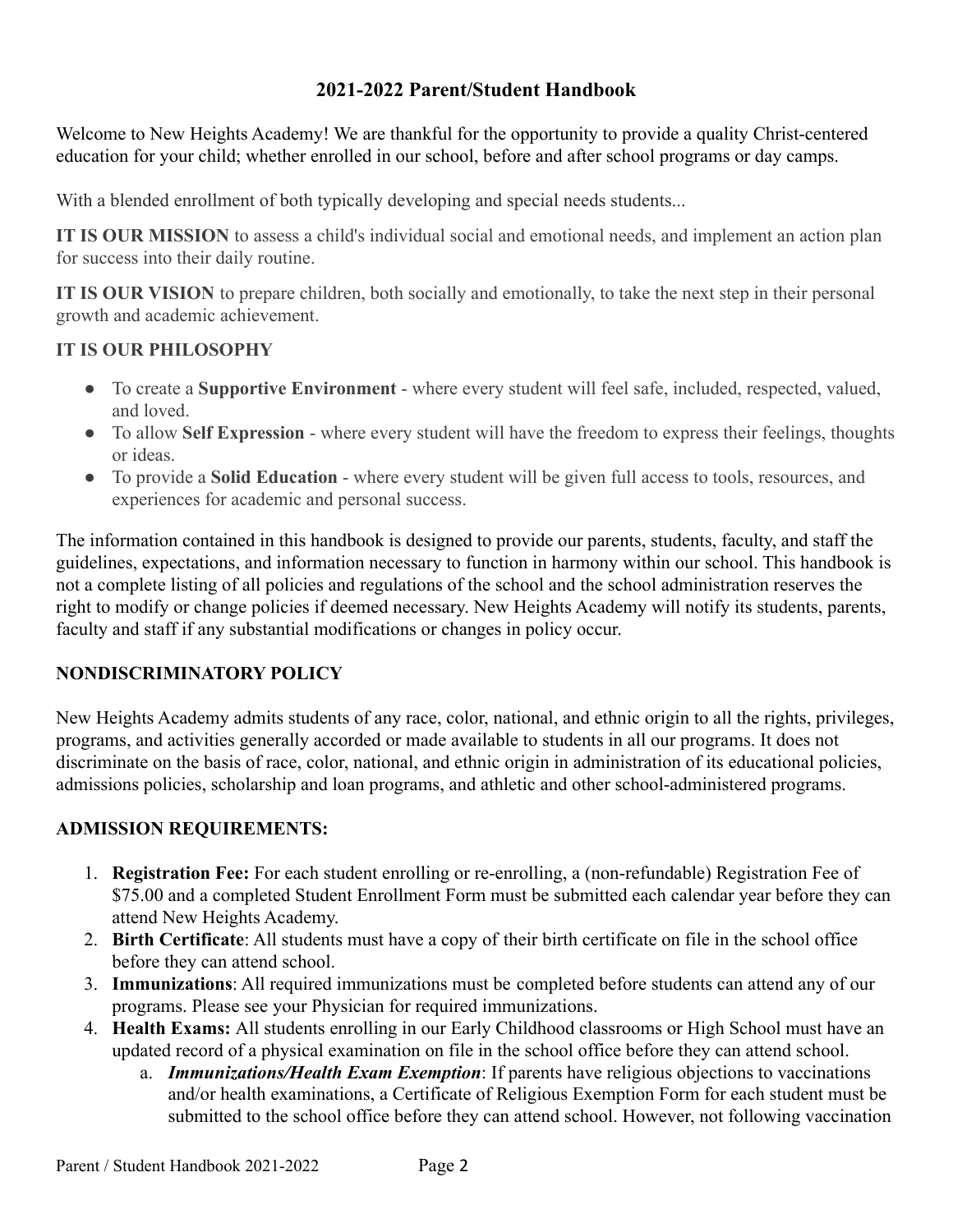recommendations may endanger the health or life of the student who is not vaccinated, others with whom they come in contact, and individuals in the community. In a disease outbreak, or after exposure to any of the diseases for which immunization is required, schools may exclude children who are not vaccinated in order to protect all students.

- 5. **Vision Exams**: All students enrolling for the first time (with the exception of Early Childhood) must have an updated record of a vision examination (completed within one year prior to October 15, 2021) on file in the school office before they can attend school.
- 6. **Dental Exams**: All new students must have an updated record of a dental examination, performed by a licensed dentist, on file in the school office before May 15, 2022. Students who do not have an updated record of a dental examination on file by the deadline.

#### 7. **Other Documents**:

a. Students dual-enrolled with Charleston Schools should submit an IEP, if applicable.

#### **NEW HEIGHTS ACADEMY HOURS**

**School (Early Childhood thru 6th):** 8:15 AM - 2:30 PM

**Day Camps (when school is out of session):** 6:00 AM - 6:00 PM

#### **Before School**:

6:00 AM - 8:00 AM

(Students will be dismissed to their classroom or their bus depending on their bussing schedule)

#### **After School:**

2:30 PM - 6:00 PM

(Students coming from the public school will arrive based on their bussing schedule. Students from our school will be checked into After School if not picked up by 3:30 PM)

#### **ATTENDANCE POLICY AND PROCEDURES**

Illinois has a compulsory attendance law for students between 6 and 17 years of age. It is the responsibility of parents/guardians to see that their children attend school regularly.

The following policies are in effect concerning attendance procedures:

- 1. Parents/guardians are to report their child's absences by 10:00 AM by calling or texting their child's teacher. Illinois law requires schools to inform parents/guardians if their children do not come to school; therefore, if the school is not contacted, we will contact parents/guardians at home or at work to verify your child's absence.
- 2. Illness of the student or serious illness/death in the immediate family are conditions for a student being absent. Matters of personal convenience are discouraged during school time and will be counted unexcused and may result in elimination from participation in extracurricular events.
- 3. Students may be pre-excused if:
	- a. A Prearranged Absence form is completed,
	- b. Approval is granted by the student's teacher
		- *\*\* If these conditions are not met, absences will be unexcused.*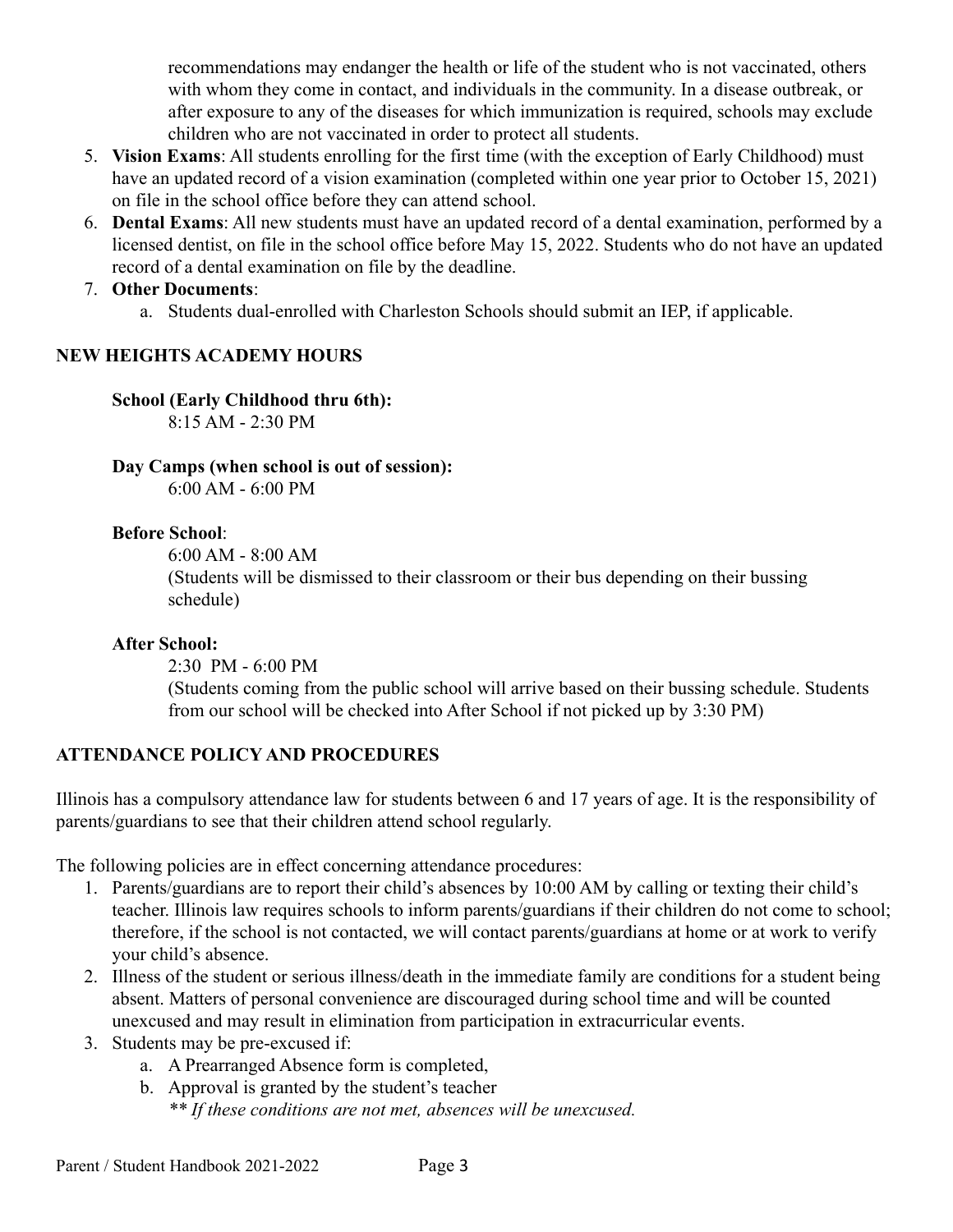- 4. A total of more than nine absences during the school year must be accompanied by a doctor's note or will be recorded as unexcused.
- 5. When a student is too ill to attend school, he/she is considered too ill to participate in after-school activities.
- 6. There is no credit for absent days, except Day Camps and then only if advance notice was given by the Friday prior to the Day Camp.

**Excused Absences:** Valid cause for any and all absence shall be illness, observance of a religious holiday, death in the immediate family, family emergency, and shall include such other situations beyond the control of the student as determined by the School Board or such other circumstances which cause reasonable concern to the parent for the student's safety or health.

**Unexcused Absences:** Individual vacations, recreational activities, or matters of personal convenience are not encouraged during school time and will be unexcused unless prearranged and approved by the student's teacher.

**Truancy/Chronic Truancy Procedures:** The state of Illinois defines a truant as a child subject to compulsory school attendance and who is absent without valid cause from such attendance for a school day or any portion thereof. A chronic or habitual truant is a student who is absent without valid cause for a total of nine (9) days out of the school year, at which time the truancy is considered a crime (a type of child neglect) and must be reported to the proper authorities. The following policies are in effect concerning truancy/chronic truancy procedures:

#### Any Truancy

- 1. Parents/guardians notified.
- 2. Detention assigned to make up time missed.

#### Chronic Truancy

- 1. Letter to parents/guardians at six unexcused absences.
- 2. Letter to parents/guardians at nine unexcused absences.
- 3. Following the ninth unexcused absence, a student will be required to have a physician's note for each subsequent absence during the remainder of the school year. Failure to submit such written verification to the school within 24 hours of the day of absence will result in the school contacting the Juvenile Officer.

**Prearranged Absences:** Prearranged absences are not recommended by teachers, the administrator, and school board. Prearranged absences should be minimally used by students and parents/guardians. Planning prior to an absence allows students to make up as much work as possible. Absences will be unexcused if the following conditions are not met:

- 1. A Prearranged Absence Form, which is available from the student's teacher, is completed and returned to the student's teacher at least two days in advance of the absence;
- 2. Approval is granted by the student's teacher;
- 3. Arrangements for make-up work have been made with the student's teacher prior to the absence.

**Tardiness:** Students arriving at school after 8:15 AM, or who are not in their seats by the time class is scheduled to begin, shall be considered tardy. Parents/guardians of students who are tardy to school must call or text their student's teacher by 10:00 AM with a valid cause for the student's tardiness in order for the tardiness to be considered excused. (Valid causes for absence also constitute as valid causes for school tardiness. Oversleeping is never a valid cause.)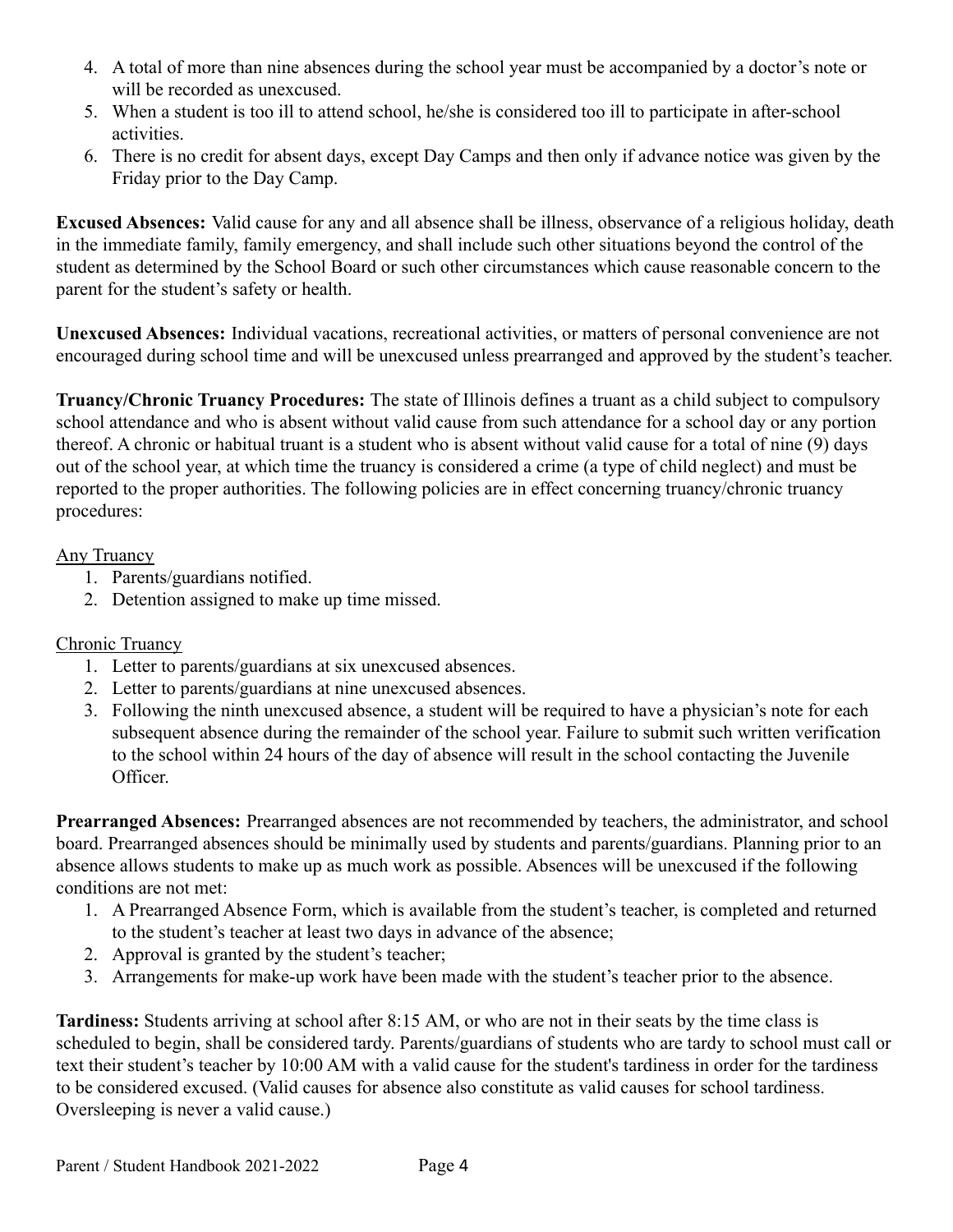*NOTE*: Please contact your child's teacher for detailed information on their Tardiness Policy and procedures.

**Missed Homework/Tests/Quizzes:** Students or parents/guardians shall be responsible to request the missed assignments and schedule with the teacher time to make up any missed tests/quizzes. Students will be allowed the same number of days to make up work as they were absent.

*NOTE*: Please contact your child's teacher for detailed information on their Missed Homework/Tests/Quizzes Policy and procedures.

#### **Snow Days and Emergency Closings:**

- New Heights Academy will close whenever Charleston schools close due to inclement weather. Daycare will be open providing staff can get to the school.
- In the event of a delayed start due to inclement weather, a school start time will be determined according to the faculty and staff available.
- Students who reside in a school district (outside of Charleston) that closes due to inclement weather will not be expected to attend school that day.
- Students who reside in a school district (outside of Charleston) that delays start due to inclement weather may report to school no later than 10:00 AM that day without being considered tardy.
- School cancellations or delayed starts will be announced via text and on the school's Facebook page.

**Holidays:** New Heights Academy follows the Charleston Community Unit School District Calendar for all Holidays. During school closings, children needing care may participate in the Day Camps; however, there are some holidays that all programs will be closed. These include:

- New Year's Day
- Good Friday
- Memorial Day
- July 4th
- Labor Day
- Thanksgiving Day
- Close at noon on Christmas Eve
- Christmas Dav

Late Pick up Policies for Daycare: Late pickup fees apply all year around if your child is picked up after 6:00 PM. We must be notified if you are going to be past 6:00 PM. The late fee is an additional \$1.00 per minute per child until the child is picked up. The fee is due when the child is picked up. If the child has not been picked up by 6:30 PM ; we will try twice and then go to the first emergency number, then the second and so on. If no one is reached by 7:00 PM. the police and/or Department of Family Services (DCFS) will be called for further assistance in finding emergency contacts. An up-to-date emergency contact is mandatory and must be on file.

New Heights Academy will be responsible for the protection of the child until the parent, police and/or DCFS has arrived. The staff shall not hold the child responsible for the situation and discussion of this issue will only take place with the parent or guardian and never with the child

#### **DROP OFF/PICK UP POLICY**

*Drop off:* Families are to pull in the drive, circle around and pull up in front of the stairs (facing west). They should call the phone number (217) 508-4688 so that a staff member can meet you at the door. Parents are to walk the student to the door where a health screen will be completed before they can enter the building. The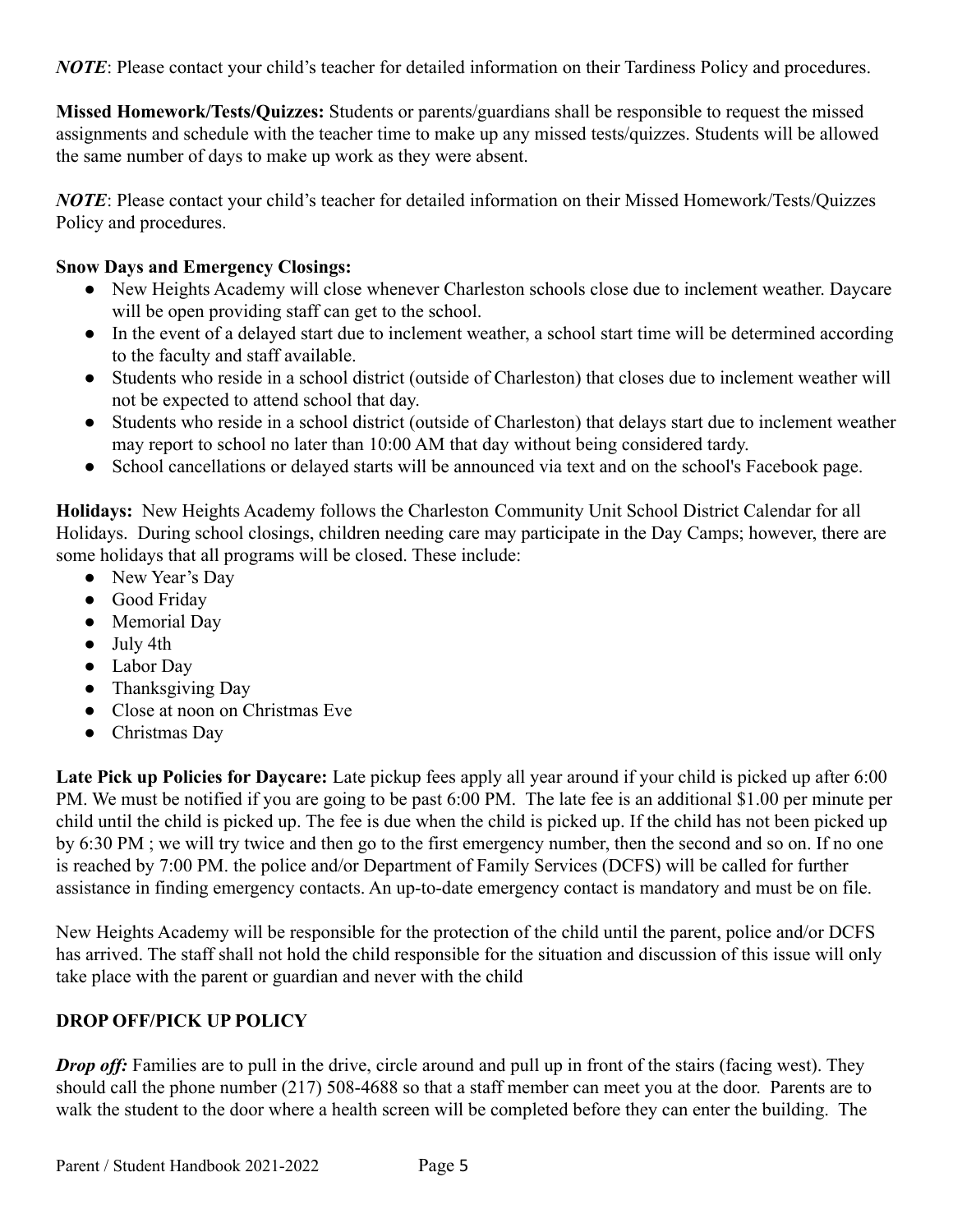screening will include a temperature check as well as answering some questions that include (see COVID 19 information below). Once health screening is complete the staff member will walk the student into the facility.

*Pick up:* Parents should call the phone number provided when they are approaching the facility so staff have time to get their student ready for departure. Again they should pull in the drive, circle around and pull up in front of the stairs (facing west). Parents do not have to walk up to the door if the child is safe to walk the stairs to the vehicle, otherwise parents can come up the stairs to get their child. If a parent would like to have a conversation with a staff member, you can park your car west of the building and voice that when you call so the staff member has time to arrange coverage.

\*\*\*Until further notice - and for the safety of all children inside the facility, parents are to remain outside the facility *unless prior arrangements have been made and they too are screened for any health concerns*.

#### **COVID 19 Screening information**

All students will participate in a health screening upon arrival prior to entering the building. The following list **will limit the student from entering the building and attending school or daycare:**

- **● Any child presenting with a temperature of 100.8, or**
- **● Symptoms of Coronavirus, or**
- **● Exposure to anyone with symptoms of CoronaVirus, or**
- **● Exposure to anyone who tested positive to CoronaVirus**

#### **HEALTH AND SAFETY**

**Outdoor Activities:** Students and teachers will go outdoors during activity periods when the wind chill index is 20 degrees and above, or in the case of heat, a heat index of 95 or below. Parents/Guardians are expected to dress children appropriately for the weather all year long. Students will not be allowed to remain in the building during outdoor recess without daily written permission from parents/guardians.

**Illness During School:** No student may leave school during the day unless permission is given from their teacher. A student who becomes ill during school should report to the school's health officer, where he/she will be picked up by a parent/guardian. If a student leaves the building for lunch and becomes ill, the school expects a parent/guardian to call or text the student's teacher and report the illness. A student's return to school is based on communicable disease guidelines established by the Illinois Department of Public Health.

**Accidents/Injuries:** When a student becomes injured before, after, or during school, the teacher in charge will notify the school health officer. If the accident is serious, an accident report will be filed. If the student requires immediate medical attention, parents/guardians (or the person named for emergencies on the student's information card) will be called. Minor scrapes and cuts will be treated at school

**Lice:** No student may knowingly enter school with live louse eggs in their hair.

**Fever:** No student may knowingly enter school with a fever. Students with a fever of 100 degrees will be sent home. Students must be fever free for 24 hours, without the use of acetaminophen (such as Tylenol), before returning to school.

#### **Medicine:**

● Students are not permitted to carry or store (i.e. in book bags, purses, lockers) medications, either prescription or non-prescription, during school hours unless first approved by the school health officer.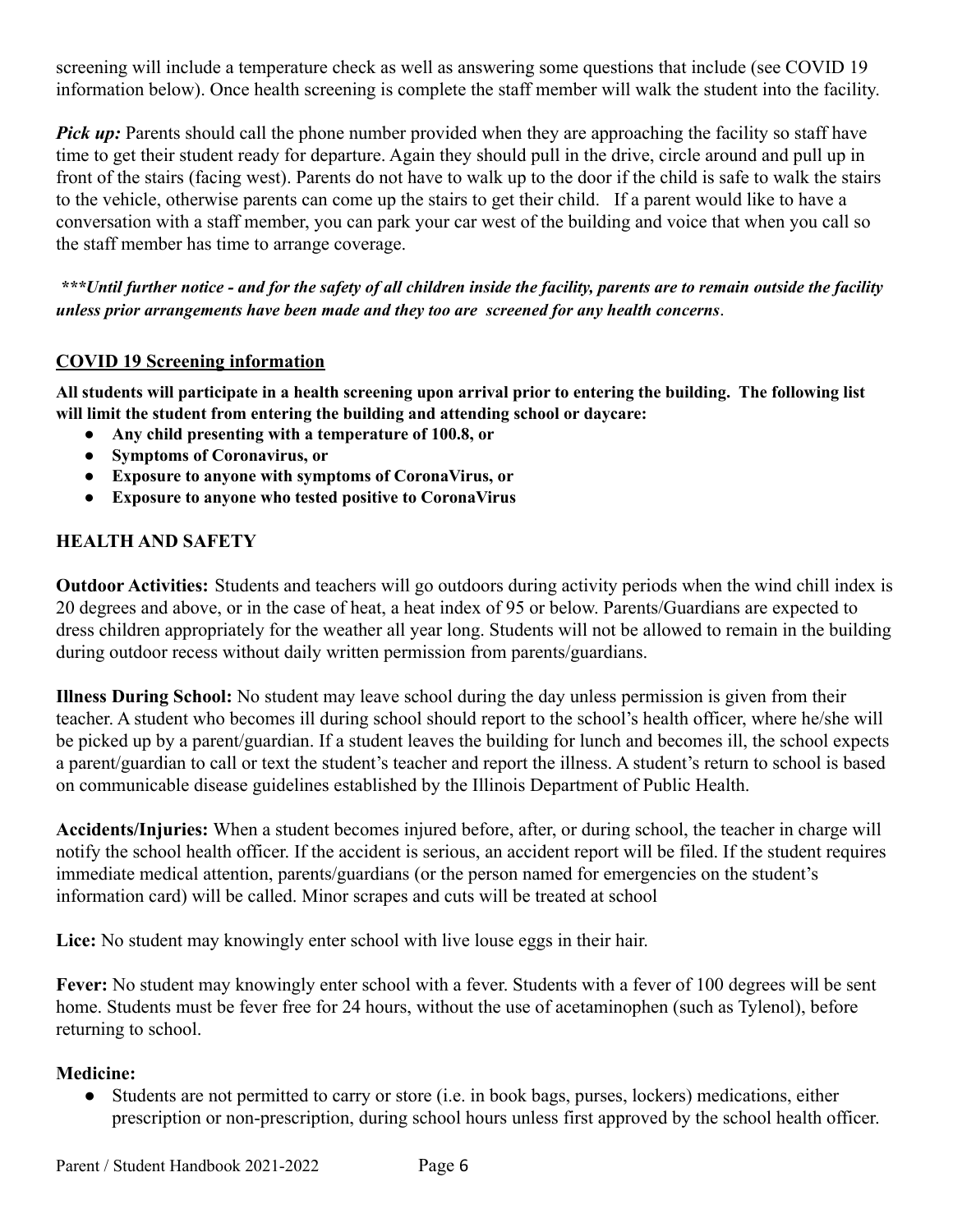- Students may possess medication prescribed for asthma or an EpiPen for immediate use at the student's discretion, provided the student's parents/guardians have completed and signed a School Medication Authorization Form.
- No school employee shall administer to any student, or supervise a student's self-administration of, any prescription or non-prescription medication until a completed and signed School Medication Authorization Form is submitted by the student's parents/guardians.
- New Heights Academy shall incur no liability, except for willful and wanton conduct, as a result of any injury arising from a student's self-administration of medication or the medication's storage by school personnel. Parents/guardians must indemnify and hold harmless the school and its employees and agents, against any claims, except a claim based on willful and wanton conduct, arising out of a student's self-administration of medication or the storage of the medication by school personnel.

**Undesignated Epinephrine Auto-Injectors:** If your child does have severe allergies, it is important for you to inform the school so that the school can implement an Emergency Action Plan, an Individual Health Care Plan, or a Section 504 Plan. Public Act 97-0361 allows the school to maintain a supply of emergency epinephrine auto-injectors for students who have forgotten their EpiPen at home. In addition, the school health officer or trained faculty/staff member may administer an EpiPen to any student suffering from anaphylaxis. The supply of undesignated emergency epinephrine, allowed under Public Act 97-0361, is not intended to replace epinephrine prescribed to students with known allergies; however, under Public Act 97-0361, a non-public school and its employees and agents are to incur no liability for the administration of an EpiPen, provided the school health officer acted in good faith when administering the EpiPen to a student who he or she professionally believed to be having an anaphylactic reaction. Only in cases of willful and wanton conduct will liability be incurred. Therefore, if a student is injured or harmed due to the administration of epinephrine that a school obtained under the provisions of this act, the school, its employees, and its agents will not be held responsible for the injury unless the epinephrine was administered with a conscious disregard for safety.

**Allergies:** Please inform all school personnel of any allergies prior to your child starting school or as soon as the allergy is discovered.

**Contagious and Infectious Conditions:** Please do not send your child to school if they have any infectious illness e.g. chicken pox, pink eye, vomiting, diarrhea, fever or a really bad cough or cold. If children are unwell, New Heights Academy can be an unpleasant experience as they really want to be home with you. Please see the Infectious Disease page for more information.

**Abused and Neglected Child Reporting:** A school employee who has reasonable cause to suspect that a student may be an abused or neglected child shall report such a case to the Illinois Department of Children and Family Services. The employee shall notify the school administrator that a report has been made.

#### **INSTRUCTIONAL**

**Student Placement/Promotion:** Students are placed in a grade level or promoted to the next grade level according to their academic and social/emotional skills upon evaluation of the administrative staff.

**Special Learning Needs:** Students who have special learning needs may be scheduled to receive services through our H.E.R.O. Program. This will be a decision made by the H.E.R.O. Program Coordinator for that student.

**P.E. Participation:** Students are expected to participate in Physical Education classes on a regular basis;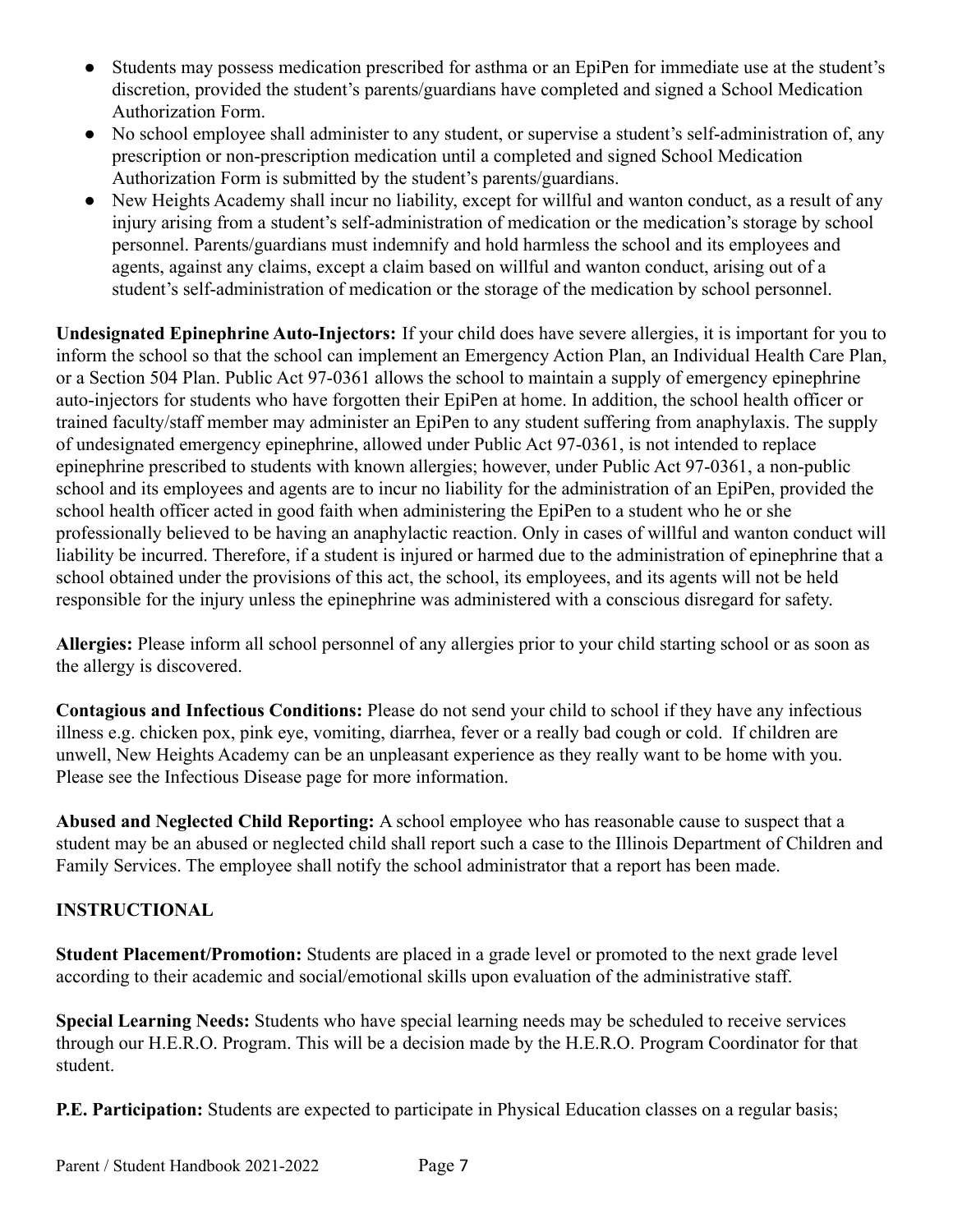exceptions to this must be approved by the school health officer. Repeated requests for non-participation may require a medical excuse from a physician.

**Grading Scale:** Teachers may use a variety of activities to gauge a student's progress, such as daily work, class participation, quizzes, tests, projects, etc. For uniformity, the following grading scales will be used to report and record students' progress:

|              | Early Childhood & Kindergarten    |      |                  |                                |       |                 |  |              |
|--------------|-----------------------------------|------|------------------|--------------------------------|-------|-----------------|--|--------------|
| $E+$         | $100\%$                           | $S+$ | $88\% - 83\%$ U  | $62\%$ or lower                |       |                 |  |              |
| E            | $98 - 93\%$ S                     |      | $82\% - 70\%$    |                                |       |                 |  |              |
|              | E- $92\% - 89\%$ S- $69\% - 63\%$ |      |                  |                                |       |                 |  |              |
|              | Grades 1 through 6th              |      |                  |                                |       |                 |  |              |
| $A^+$        | $100\%$                           | $B+$ | $89\% - 88\%$ C+ | $79\%$ - $78\%$ D+             |       | $69\% - 68\%$ F |  | 59% or lower |
| $\mathsf{A}$ | $99\% - 92\%$ B                   |      | $87\% - 82\%$ C  | 77% - 72% D                    |       | $67\% - 62\%$   |  |              |
| $A-$         | $91\% - 90\%$                     | $B-$ |                  | $81\% - 80\%$ C- $71\% - 70\%$ | $D$ - | $61\% - 60\%$   |  |              |

#### **ACCEPTABLE USE POLICIES**

**Internet Access:** New Heights Academy's instructional programs are designed to ensure that users become proficient in information and communication technologies essential for their success. All use of the school's electronic network shall be consistent with the school's goal of promoting educational excellence by facilitating resource sharing, innovation and communication.

Use of the school's electronic networks is a privilege, not a right, and inappropriate use may result in disciplinary action, limitation or loss of those privileges and/or appropriate legal action. Administration will make all decisions regarding whether or not a user has violated these procedures, and may deny, revoke, or suspend access at any time. His or her decision is final.

These procedures do not attempt to state all required or prescribed behavior by users; however, some specific examples are provided. The failure of any user to follow these procedures will result in disciplinary action, limitation or loss of privileges and/or appropriate legal action.

#### Terms and Conditions

- 1. Acceptable Use Access to the school's electronic networks must be (a) for the purpose of education, or research and be consistent with the school's educational objectives, or (b) for legitimate business use.
- 2. Safety/Security Measures Network safety and security is a high priority. If a user can identify a safety/security problem on the Network, the user must notify a teacher or school administrator. Do not demonstrate the problem to other users. Keep your account and password confidential. Do not use another individual's account without written permission from that individual. Attempts to log-on to the Network as a system administrator will result in cancellation of user privileges. Any user who receives any harassing, threatening, intimidating or other improper communication through the school's electronic network is urged to report it immediately. Any user identified as a security risk may be denied access to the network.
	- a. Monitoring The school reserves the right to monitor and access all use of or content on the school's technologies and networks. Users have no expectation of privacy when using the school's network including information created, received, transmitted and stored on these resources unless such right is guaranteed by statute or other law.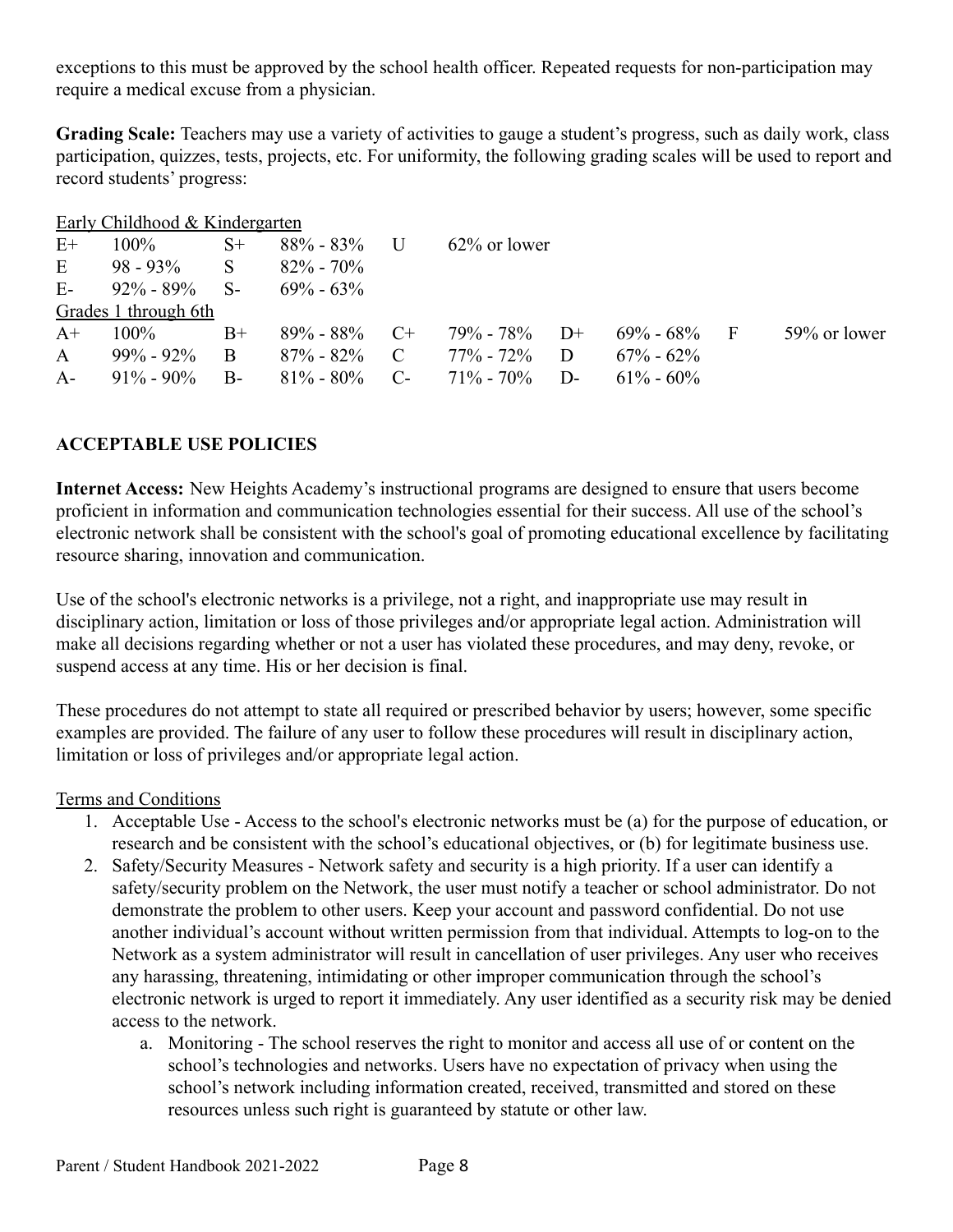- b. Supervision New Heights Academy's faculty/staff will be responsible for supervising all users on the school's network.
- c. Education Education about online safety and digital citizenship (online behavior, communication, cyber-bullying, literacy, etiquette, rights and responsibilities and security) will be covered in the school curriculum each academic year.
- 3. Unacceptable Use The user is responsible for his or her actions and activities involving the networks. Some examples of unacceptable uses are:
	- a. Using the networks for any illegal activity, including violation of copyright or other contracts, or transmitting any material in violation of any State or Federal law.
	- b. Downloading, or installing, and use of unauthorized software, regardless of whether it is copyrighted or de-virused;
	- c. Downloading of copyrighted material for other than personal use;
	- d. Using the networks for private financial or commercial gain and/or advertising;
	- e. Wastefully using resources, such as bandwidth and file space;
	- f. Hacking, or gaining unauthorized access to files, resources or entities bypassing or attempting to circumvent security, virus protection, filtering, or policies;
	- g. Invading the privacy of individuals, that includes the unauthorized disclosure, dissemination, and use of information about anyone that is of a personal nature including a photograph;
	- h. Sharing or using another user's account and password;
	- i. Posting material authored or created by another without his/her consent;
	- j. Posting anonymous messages;
	- k. Accessing, submitting, posting, publishing, or displaying any defamatory, inaccurate, abusive, obscene, profane, sexually oriented, threatening, racially offensive, harassing, or illegal material; and
	- l. Using the networks while access privileges are suspended or revoked.
- 4. Network Etiquette The user is expected to abide by the generally accepted rules of network etiquette. These include, but are not limited to, the following:
	- a. Be polite. Do not become abusive in messages to others.
	- b. Use appropriate language. Do not swear or use vulgarities or any other inappropriate language.
	- c. Do not reveal personal information, including the addresses or telephone numbers, of yourself or others.
	- d. Recognize that email is not private. People who operate the system have access to all email. Messages relating to or in support of illegal activities may be reported to the authorities.
	- e. Do not use the networks in any way that would not disrupt the educational process or the normal operations of the school.
	- f. Consider all communications and information accessible via the networks to be private property.
- 5. No Warranties New Heights Academy makes no warranties of any kind, whether expressed or implied, for the service it is providing. The school will not be responsible for any damages an individual suffers. This includes loss of data resulting from delays, non-deliveries, missed deliveries, or service interruptions caused by its negligence or the user's errors or omissions. Use of any information obtained via the Internet is at a user's own risk. The school specifically denies any responsibility for the accuracy or quality of information obtained through its services. It is the user's responsibility to make backups of their data and email.
- 6. Indemnification The user agrees to indemnify New Heights Academy for any losses, costs, or damages, including reasonable attorney fees, incurred by the school relating to, or arising out of, any breach of this Procedure.
- 7. Vandalism Vandalism will result in cancellation of privileges and other disciplinary action. Vandalism is defined as any malicious attempt to harm or destroy data of another user, the Internet, or any other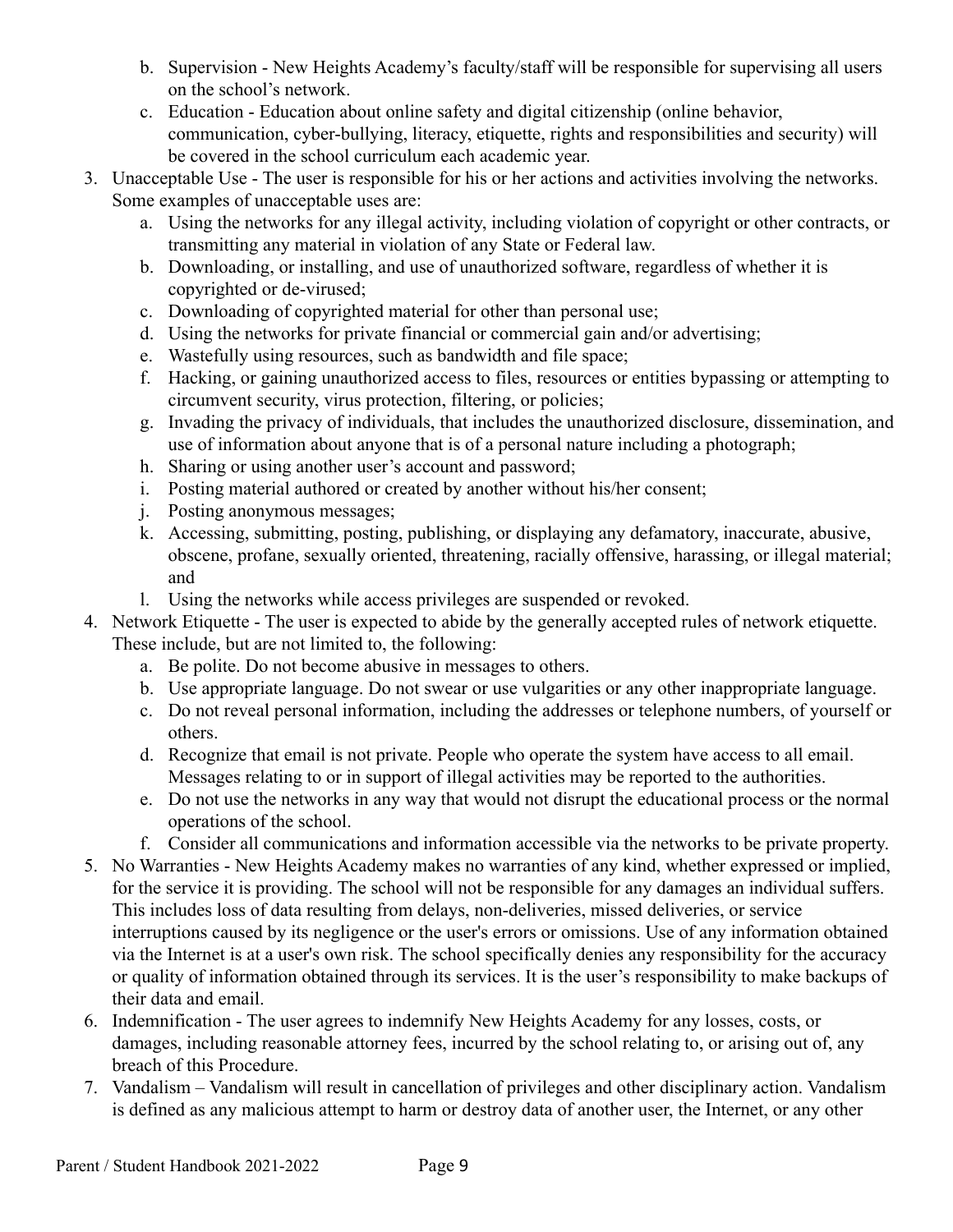network. This includes, but is not limited to, the uploading or creation of computer viruses, attempting to vandalize or harm data and/or disconnect or disassemble any technology.

- 8. Online/Telephone Charges The school assumes no responsibility for any unauthorized charges or fees, including telephone and long-distance charges, per-minute surcharges, equipment, line or data costs and online purchases.
- 9. User Work/Photos/Videos User work, photos and/or videos may be published on school web pages upon receipt of this agreement unless the user or parent/guardian (if the user is a minor) notifies the school otherwise. Users whose work, photo and/or video appear on the school web page(s) will be identified by first name only.
- 10. Use of Email The school uses email to aid student and faculty/staff member users in fulfilling their duties and responsibilities, and as an education tool.
	- a. Teachers reserve the right to monitor, inspect and review at any time and without prior notice or permission any information in all student accounts.
	- b. Each person should use the same degree of care in drafting an email message as would be put into a written letter or document. Nothing should be transmitted in an email message that would be inappropriate in a letter or document.
	- c. Any message received from an unknown sender via the Internet should be immediately deleted. Downloading any file attached to any Internet-based message is prohibited unless the user is certain of the authenticity and the nature of the files so transmitted.

**Electronic Devices:** The term "Electronic Device" includes, but is not limited to, any cellular radio telecommunication device, pocket pagers, laptops, tablets, portable/handheld gaming devices, and any device used to store and/or play music (such as tape/CD/MP3 players).

In order to maintain a quiet and orderly learning environment, students are not allowed to use or have turned on any electronic device while in school or on school property during before school, after school and the regular school hours (6:00 AM – 6:00 PM) unless authorized and approved by the administration or supervising faculty/staff member. Students may possess these devices at school, but such devices must be turned off and stored in a student's locker, cubby, or other such place designated by the supervising faculty/staff member. Devices may be turned on once the student has been dismissed from class at the end of the school day.

Devices may not be used for creating, sending, sharing, viewing, receiving, or possessing indecent visual depictions as defined in State law, i.e., sexting. Possession is prohibited regardless of whether the depiction violates State law. Any device may be searched upon reasonable suspicion of sexting. All sexting violations will require school administrators to follow student discipline policies in addition to contacting the police and reporting suspected child abuse or neglect when appropriate.

Any device that violates this policy will result in the device being confiscated and held until the end of the school day where it will only be returned to a parent/guardian. The student may also face additional disciplinary consequences. The school is not responsible for lost or stolen devices. New Heights Academy expects students to exercise due care and common courtesy when using devices during extra-curricular time (i.e. turn them off during concerts, plays, etc.).

*Note*: Students attending day camps will have a period of time each day that may include the use of electronic devices, under the supervision of staff members. However, any misuse of the device will result in loss of privilege.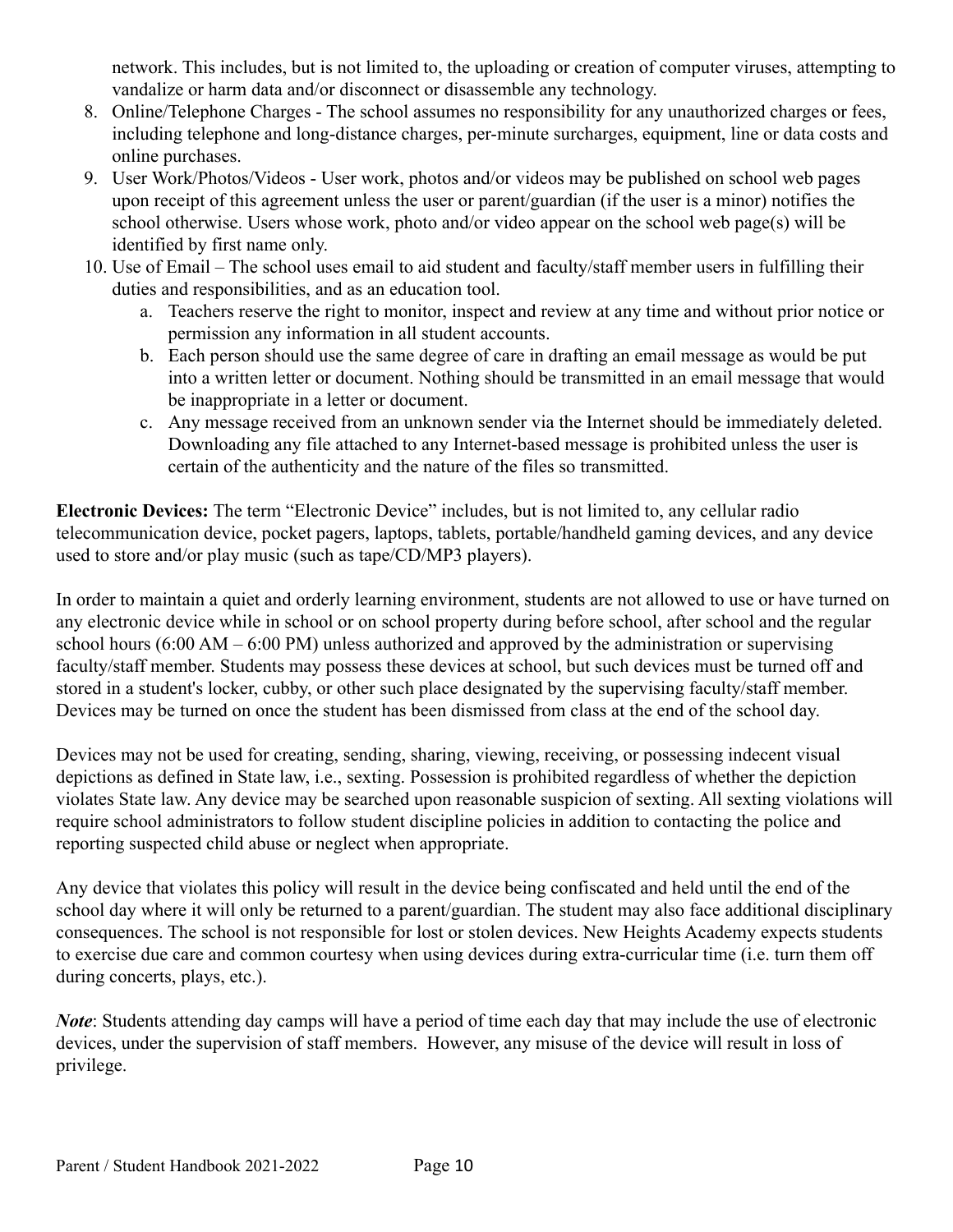#### **LUNCH/FOOD GUIDELINES**

- Students are required to provide their own lunches during school and Day Camps.
	- Lunches should be brought in containers that will keep them at the proper temperature.
	- Students are responsible to bring their own tableware.
	- School refrigerators and microwaves are not available for student use.
- Parents/guardians are welcome to eat lunch with their students. Siblings may accompany a visiting parent/guardian to eat lunch; however, supervision is the responsibility of the parent/guardian.
- Students leaving the building for lunch must be signed out by a parent/guardian and signed back in within their scheduled lunch time. Any student not signed in within their scheduled lunch time will be counted as tardy.
- Treats that are brought in to share with other students must be pre-packaged and store bought.
- Students participating in the before and after school program will be provided an AM snack and PM snack if present during those designated times.

#### **BEHAVIOR AND DISCIPLINE**

#### **Behavioral Expectations:**

- Students will demonstrate love and respect toward one another by their actions and words.
- Students will honor one another's personal space by keeping their hands and feet to themselves.
- Students will follow the classroom rules and directions given by their teachers as well as the policies and procedures set forth in this handbook.

**Aggressive Behavior/Bullying/Threatening:** Students are prohibited from engaging in threatening and aggressive behavior that does physical or psychological harm to someone else and/or urging other students to engage in such conduct. Prohibited aggressive behavior includes, without limitation, the use of violence, force, noise, coercion, threats, intimidation, fear, bullying, cyber-bullying, sexting, or other comparable conduct. Law Enforcement may be contacted if a student threatens another individual. Illinois law requires a school to notify the parent or guardian of a child who engages in aggressive behavior, including bullying, possession of a firearm/weapon on or around school grounds.

**Prohibited Items:** Knives, guns, matches, lighters, explosives; items or clothing with inappropriate pictures, slogans, content, or themes; tobacco/vaping devices, alcoholic beverages, illegal drugs; any other item that may be deemed inappropriate by the administration.

**Search and Seizure:** For the safety and supervision of students in the absence of parents/guardians, to maintain discipline and order at New Heights Academy, and to provide for the health, safety, and welfare of students and staff, school authorities are authorized to conduct searches of students and their personal effects.

With the approval of the School Board, the Administrator may request the assistance of law enforcement officials for conducting reasonable searches of students and school property for controlled substances or illegal drugs, including searches utilizing trained dogs. Searches conducted by authorized school personnel in conjunction with or at the behest of law enforcement agencies shall be conducted in accordance with the standards applicable to such law enforcement agencies.

Faculty/staff members may search a student and/or the student's personal effects (e.g., purses, wallets, knapsacks, book bags, lunch boxes, etc.) when there are reasonable grounds for suspecting that the search will produce evidence that the particular student has violated or is violating either the law or the school's student conduct rules. The search itself must be conducted in a manner which is reasonably related to its objectives and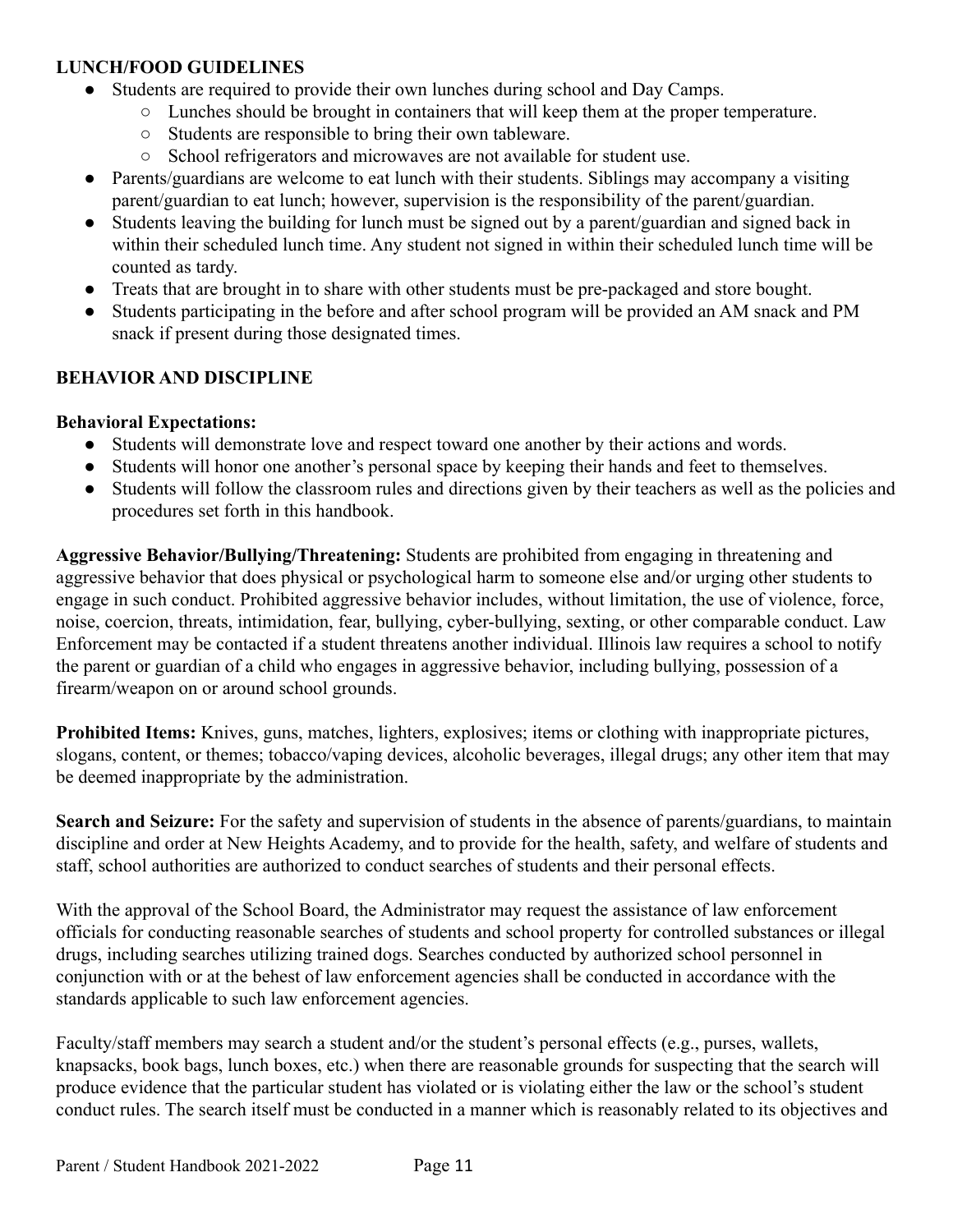not excessively intrusive in light of the age and sex of the student and the nature of the infraction.

When feasible, the search should be conducted outside the view of others and in the presence of an adult witness. Immediately following a search, the school authority that conducted the search shall make a written report. The report shall be submitted to the school administrator, where appropriate, and forwarded to the School Board. The parents/guardians of the student shall be notified of the search as soon as possible.

**Disciplinary Action:** Disciplinary action will always be directed toward developing the best possible solution for the individual student while protecting the welfare and rights of the total school population.

- At its discretion, the school may use restorative measures as an alternative to exclusionary discipline (such as suspension or expulsion) that: 1) are adapted to the particular needs of the school and community; 2) contribute to maintaining school safety; 3) protect the integrity of a positive and productive learning climate; 4) teach students the personal and interpersonal skills they will need to be successful in school and society; 5) serve to build and restore relationships among students, families, schools, and communities, and; 6) reduce the likelihood of future disruption by balancing accountability with an understanding of students' behavioral health needs in order to keep students in school.
- Parents will be notified before detentions, suspensions, or expulsions are carried out.
- Parents and students have the right to meet with the student's teacher to appeal any detention.
- Parents and students have the right to meet with the School Board to appeal any suspension or expulsion.
- Students may not make up work that is missed during a suspension.
- When behavioral or disciplinary issues involve a student who is an adult (18 years old), the school reserves the right to request the assistance of law enforcement officials if deemed necessary.

*NOTE*: Please contact your child's teacher for detailed information on their Behavior Policy and procedures.

#### **DRESS CODE / STUDENT ATTIRE:**

New Heights Academy recognizes that appearance and fashion is an important part of a student's life. New Heights Academy believes that a student's appearance must not interfere with the maintenance of a positive teaching/learning climate, or compromise reasonable standards of health, safety, and decency. If any part of a student's attire is deemed to be inappropriate, the student will be required to alter their attire before attending classes. The following information is simply intended to guide students in making proper decisions regarding attire.

#### **General Guidelines:**

- Clothing should not be form-fitting, suggestive, revealing of body parts or undergarments, offensive, or otherwise disruptive to the educational process.
- Clothing is not to display inappropriate, offensive, or obscene language, pictures, symbols, and is not to promote tobacco, alcohol, drugs, or any illegal item or activity.

Tops

- $\star$  Tops that cover less than two (2) inches across the shoulder and/or reveal more than three (3) inches below the underarm must be accompanied by a jacket, shirt, or sweater.
- $\star$  Tops with hoods must have the hood down at all times unless outside of the building.
- $\star$  Coats and jackets may be worn indoors.
- $\star$  Tops should cover the torso, including shoulders, back, cleavage, and midriff at all times (standing, sitting, reaching, or bending over).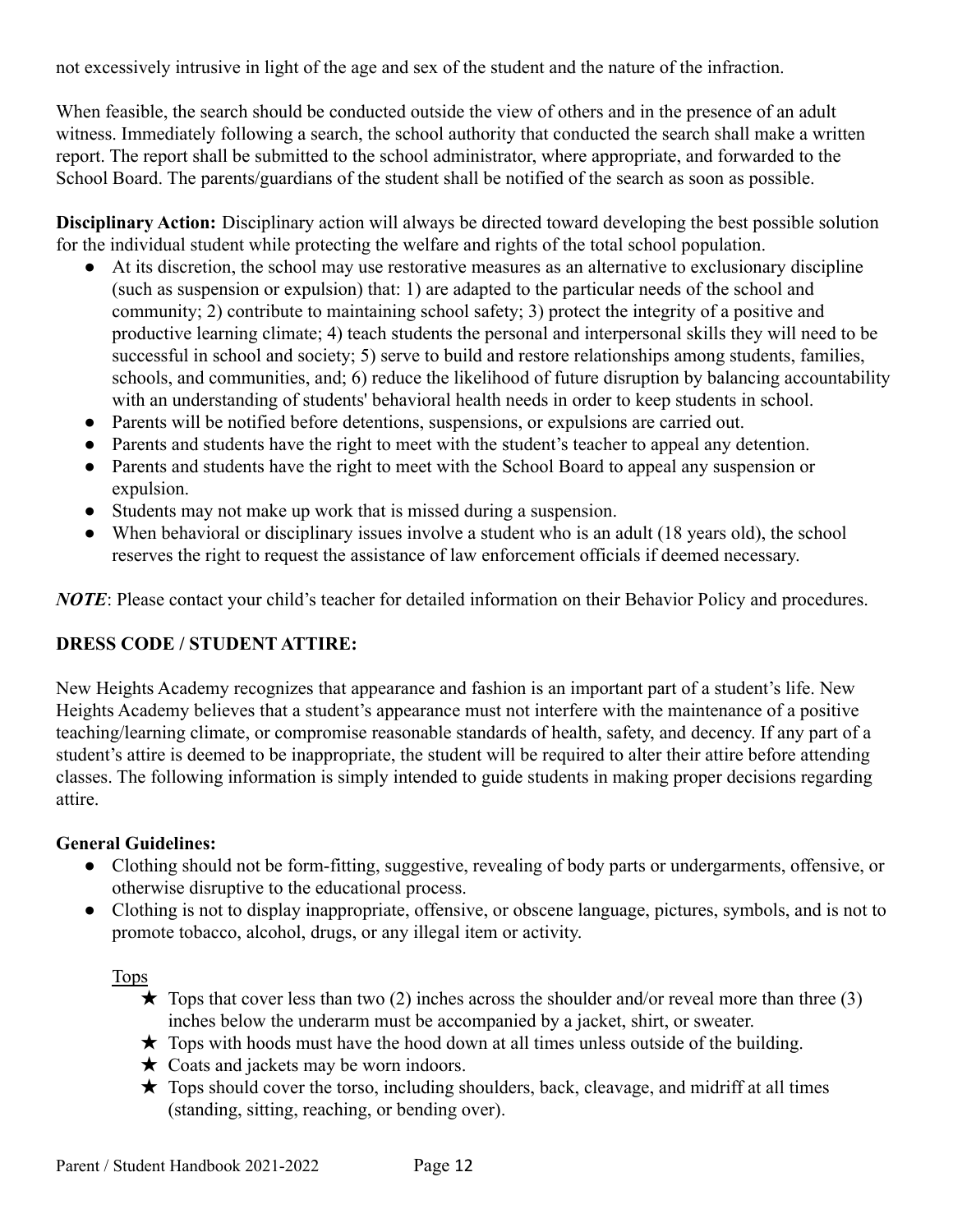Bottoms:

- $\star$  Appropriate bottoms for school are jeans/denim, cargo, khaki and similar type material/style.
- $\star$  Shorts or skirts that are worn must not be any shorter than the students fingertips when arms are down their sides.
- $\star$  Bottoms must not have any holes in them that are above the knee (even if they were purchased that way).
- ★ Tights, leggings, or other types of hosiery may only be worn under a skirt, dress, long top, or shorts with an appropriate hemline..

#### Accessories:

- $\star$  Hats and other headgear, including sunglasses, are not to be worn inside.
- $\star$  Visible body piercings should be limited to the ears.

#### **FINANCIAL POLICIES**

- Registration Fee for new and returning students is \$75.00 per student and must be submitted with the Student Enrollment Form.
- Tuition is as follows:

#### **School**

• Early Childhood - 6th Grade:: \$1675 per Semester; or \$335 monthly

School tuition may be paid in monthly installments beginning in August and ending in May. Installment payments are due by the 10th of each month and can be paid at the school office, mailed to the school, or paid online through Quickbook electronic payment. The first tuition payment is to be paid in full before the student's first day of attendance and is non-refundable.

#### **Day Care**

- Before/After School: \$15.00 per day
- Day Camps: \$30 per day

Daycare tuition is estimated for the upcoming month based on pre-registration and is due by the 10th day of each month prior to services rendered. Families enrolled in the Child Care Assistance Program (CCAP) must pay their monthly co-pay by the 15th as well.

- There will be a 5% late fee for payments not received by the 15th.
- There shall be a \$25.00 fee for payments returned for non-sufficient funds.
- No financial adjustments will be made for student absences or for emergency school closings.
- Parents/guardians who cannot pay their bill for a given month are to contact the administrator.
- Those with accounts 30 days past due must meet with the administrator or school board to implement a plan to bring the account current. Student(s) may face suspension until the account is brought current.
	- Second semester grades will be considered incomplete and the school shall not release any student records until all accounts are brought current.
	- All accounts shall be brought current before the student can return the following academic year.
- Books shall be on loan to students for the academic year and shall be returned to the school on the last day of class. Students shall be required to replace lost or damaged books at retail price.

#### **WITHDRAWAL FROM NEW HEIGHTS ACADEMY**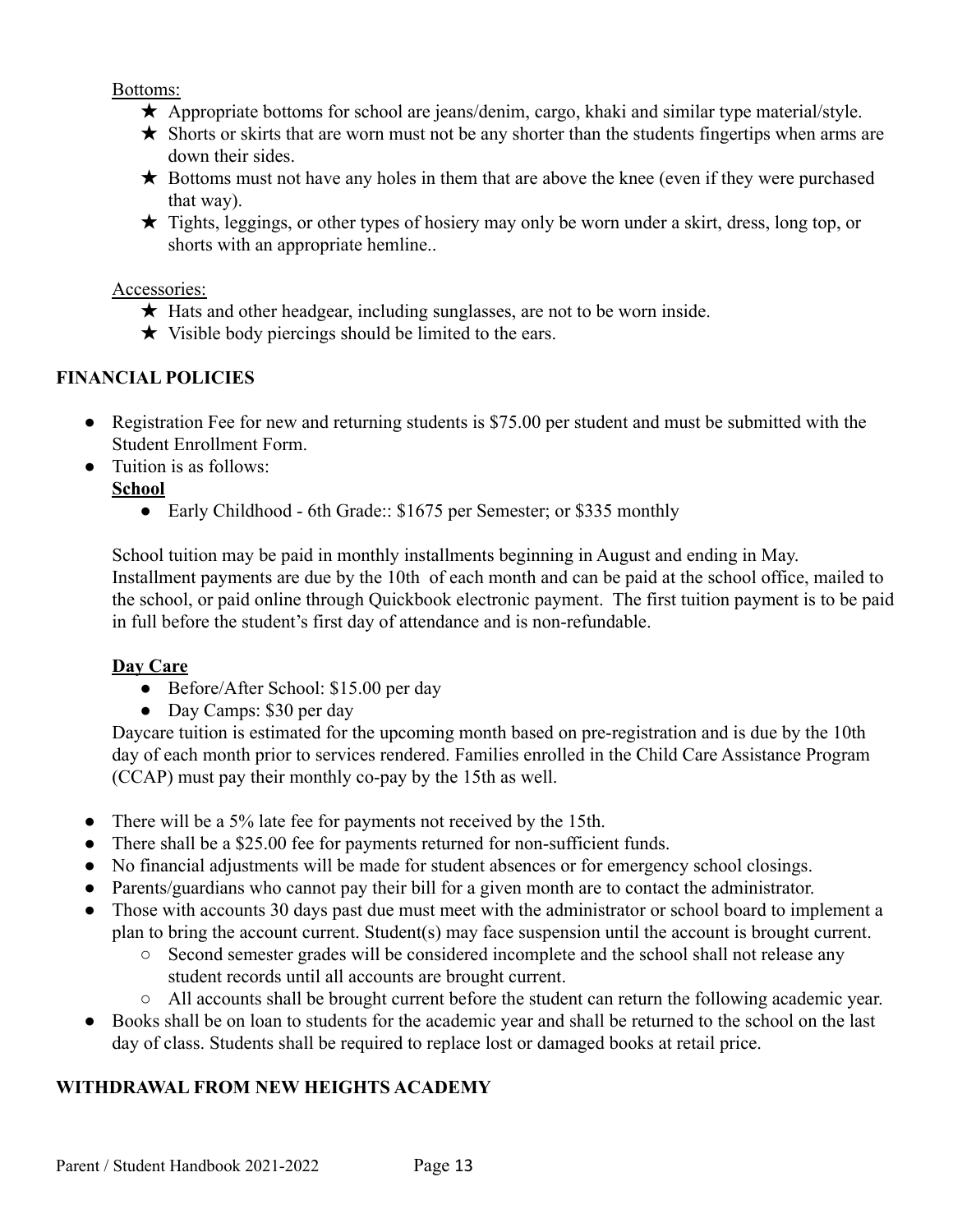When a student is accepted into New Heights Academy, it is in good faith that they will be a part of our program for the entire year. The following guidelines will be observed regarding withdrawal or expulsion from the academy:

- Whether the student withdraws from school before or after attending, the registration fee is non-refundable.
- If the student withdraws from the school before attending, the first month's tuition is non-refundable; any tuition that was paid beyond that shall be refunded.
- If a student withdraws from the school after attending, any tuition paid beyond the first month will be prorated according to attendance and the remaining balance will be refunded.
- The school shall not release any student records until all accounts have been paid in full.

#### **PARENT INVOLVEMENT**

New Heights Academy encourages parent involvement. There are many different ways to be involved that may include the following:

- Participate in the Parent-Teacher Association (PTA). The parents are encouraged to take leadership roles in the organization.
	- The PTA assists the Board of Directors by being the voice of the student body.
	- The PTA is instrumental in fundraising to assist the school financially.
- Attend the monthly meeting of the Board of Directors. This governing body is made up of an Executive Board, directors, and members of the PTA.
- Assist in the classroom as teachers aids, grade papers, etc.
- Assist in teaching electives such as Bible, Family Consumer Science, Foreign Language, Art, Music, etc.
- Volunteer on Field Trips. This may include transportation.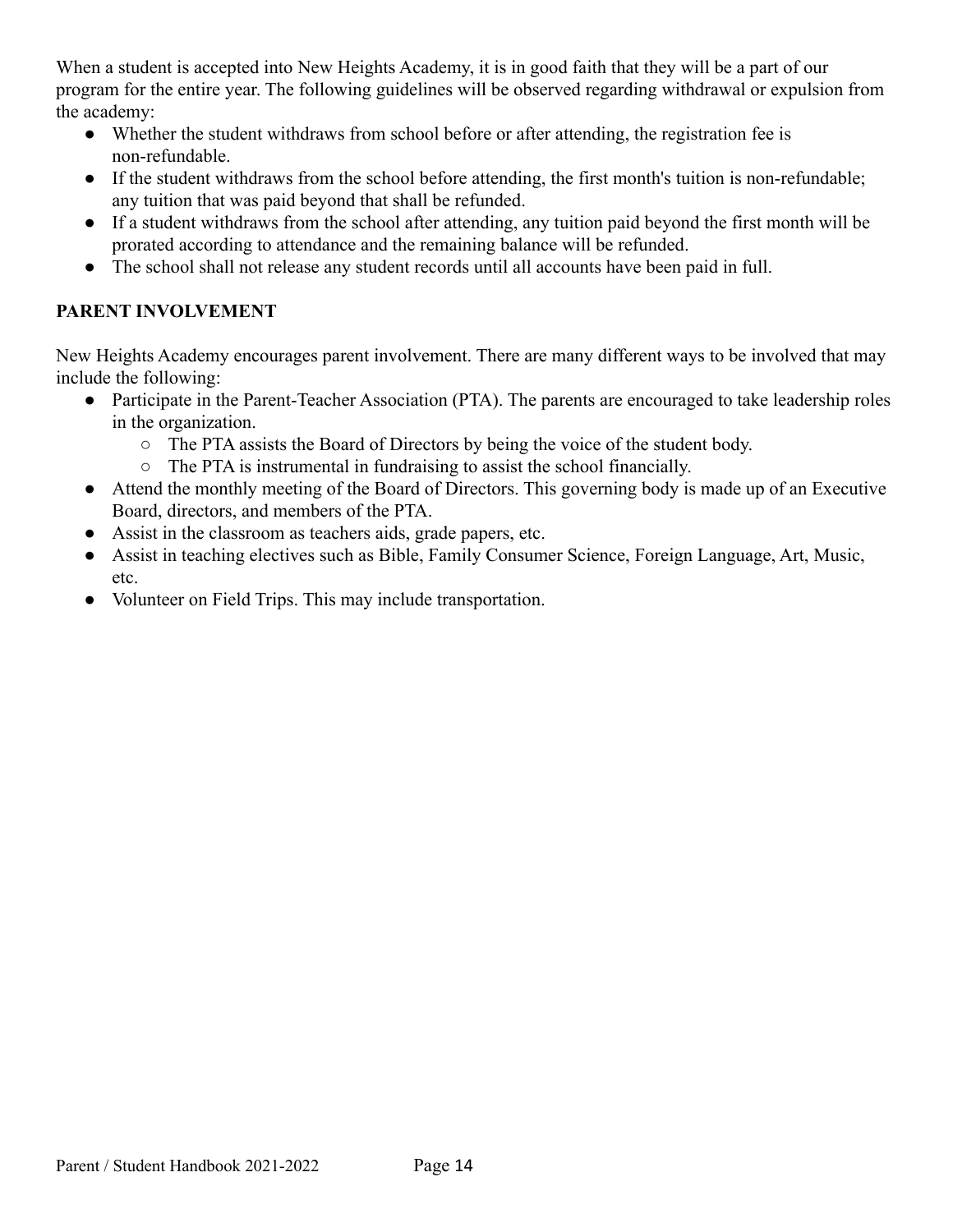## *Contagious and Infectious Conditions Chart*

| <b>Illness/Complaint</b> | <b>Usual</b><br><b>Incubation</b><br>period | <b>How long</b><br>infectious for                                                | <b>How long</b><br>away from<br>playgroup    | <b>Notes</b>                                          |  |
|--------------------------|---------------------------------------------|----------------------------------------------------------------------------------|----------------------------------------------|-------------------------------------------------------|--|
| Chicken pox              | 14 to 21 days                               | From 1 day<br>before spots to 6<br>days after last<br>crop of spots<br>appear    | 6 days after<br>last crop of<br>spots appear | adults and pregnant<br>women should<br>consult doctor |  |
| German measles           | 14 to 21 days                               | Few days prior<br>to symptoms<br>until the week<br>following rash<br>appearance. | Week<br>following rash<br>appearance         | Danger to pregnant<br>women                           |  |
| Hand, foot and<br>mouth  | 3 to 5 days                                 | 2 to 3 days prior<br>to the rash,<br>occasionally for<br>some weeks.             | Until well                                   | Usually only mildly<br>unwell                         |  |
| Sickness and diarrhea    |                                             | Varies on reason<br>for complaint.                                               | At least 24<br>hours without<br>symptoms     | very infectious                                       |  |
| <b>Head lice</b>         |                                             |                                                                                  |                                              | See<br>pharmacist/doctor<br>for advice                |  |
| Pink Eye                 |                                             | Until it is treated                                                              | Until no<br>symptoms                         | Use separate sheets<br>/towels etc.                   |  |
| Impetigo                 |                                             |                                                                                  | Until no<br>symptoms                         | Very infectious                                       |  |